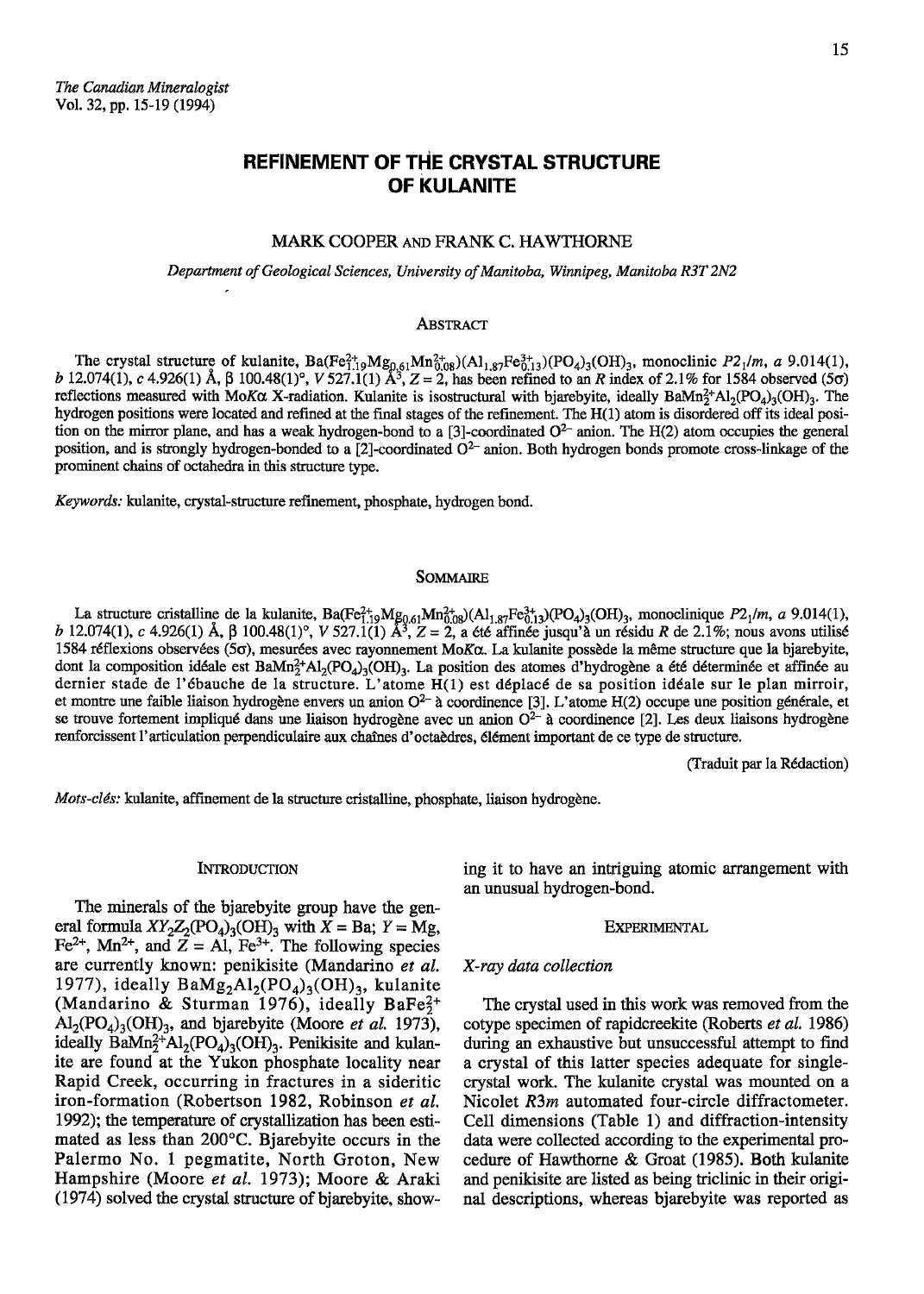| TABLE 1. MISCELLANEOUS DATA COLLECTION AND<br>STRUCTURE REFINEMENT INFORMATION: KULANITE |                                |  |  |  |  |  |
|------------------------------------------------------------------------------------------|--------------------------------|--|--|--|--|--|
| a(Å)                                                                                     |                                |  |  |  |  |  |
|                                                                                          | 9.014(1)                       |  |  |  |  |  |
| b                                                                                        | 12.074(1)                      |  |  |  |  |  |
| c                                                                                        | 4.926(1)                       |  |  |  |  |  |
| B(9)                                                                                     | 100.48(1)                      |  |  |  |  |  |
| $V(\AA^3)$                                                                               | 527.1(1)                       |  |  |  |  |  |
| z                                                                                        | 2                              |  |  |  |  |  |
| Space group                                                                              | P2,/m                          |  |  |  |  |  |
| Crystal size (mm)                                                                        | $0.20 \times 0.20 \times 0.32$ |  |  |  |  |  |
| Rad/mono                                                                                 | MoKa/Graphite                  |  |  |  |  |  |
| Total   I                                                                                | 3419                           |  |  |  |  |  |
| R(azimuthal)                                                                             | $7.9 \rightarrow 2.3\%$        |  |  |  |  |  |
| R(sym)                                                                                   | 2.2%                           |  |  |  |  |  |
| Total $ F_n $                                                                            | 1611                           |  |  |  |  |  |
| $ F_n  > 5\sigma$                                                                        | 1584                           |  |  |  |  |  |
| Final R(obs)                                                                             | 2.1%                           |  |  |  |  |  |
| Final R <sub>u</sub> (obs)                                                               | 2.1%                           |  |  |  |  |  |
| $R = \Sigma( F_{e}  -  F_{e} )/\Sigma F_{e} $                                            |                                |  |  |  |  |  |
| wR = $[\Sigma w/[F_n] - [F_n])^2/\Sigma w F_n^2]^2$ , w = 1                              |                                |  |  |  |  |  |

TABLE 2. ELECTRON-MICROPROBE DATA\* AND UNIT FORMULA<sup>+</sup> OF KULANITE

| $P_2O_5$                       | 33.80  | P         | 3.016 |
|--------------------------------|--------|-----------|-------|
| $\mathsf{Al}_2\mathsf{O}_3$    | 15.06  |           |       |
| Fe <sub>2</sub> O <sub>3</sub> | 1.61   | Al        | 1.871 |
| FeO                            | 13.47  | $Fe3+$    | 0.129 |
| MnO                            | 0.95   |           | 2.000 |
| MgO                            | 3.89   |           |       |
| CaO                            | 0.42   | $Fe2+$    | 1.187 |
| BaO                            | 24.99  | $Mn^{2+}$ | 0.085 |
| H,0                            | (4.27) | Mg        | 0.611 |
| Total                          | 98.46  | Cа        | 0.047 |
|                                |        |           | 1.930 |
|                                |        |           |       |
|                                |        | Ba        | 1.032 |

\* mean of 10 analyses;

+ calculated on the basis of 15 oxygens assuming 3 OH pfu and Al +  $Fe^{3+} = 2$  apfu.

being monoclinic. The cell obtained for kulanite was initially refined as triclinic, but the deviations from a metrically monoclinic cell (0.006 and 0.010 $^{\circ}$  for  $\alpha$  and γ, respectively) were found not to be significant; this result was confirmed by centering on a set of highangle reflections. Intensity data were collected for  $\pm h$ , k,  $\pm l$  (*i.e.*, one asymmetric unit in the Laue group  $\overline{1}$ , and two asymmetric units in  $2/m$ ). A psi-scan absorption correction reduced the  $R($ azimuthal) index from 7.9 to 2.3%, and the merging  $R$  index for the Laue group  $2/m$  was found to be 2.2%. There were two observed reflections apparently violating the extinction criterion for the  $2<sub>1</sub>$  screw axis, but psi-scans

| <b>Site</b> | ×          | y             | z           | $^+U_{\rm eq}$ | *U <sub>11</sub> | $\mathsf{U}_{22}$ | $\mathsf{U}_{\mathsf{33}}$ | $U_{12}$ | $U_{13}$                    | $U_{23}$       |
|-------------|------------|---------------|-------------|----------------|------------------|-------------------|----------------------------|----------|-----------------------------|----------------|
| x           | 0.54695(3) | 3/4           | 0.74102(5)  | 0.82(1)        | 81(1)            | 90(1)             | 75(1)                      | ٥        | 11(1)                       | 0              |
| M(1)        | 0.29518(6) | $-0.11021(5)$ | 0.2092(1)   | 0.78(2)        | 78(3)            | 74(3)             | 80(3)                      | 1(2)     | 6(2)                        | $-6(2)$        |
| M(2)        | 0.0914(1)  | 0.40046(8)    | 0.1287(2)   | 0.61(3)        | 62(4)            | 63(4)             | 56(4)                      | $-4(3)$  | 4(3)                        | O(3)           |
| P(1)        | 0.1559(1)  | 3/4           | 0.6860(2)   | 0.62(3)        | 66(4)            | 63(5)             | 53(4)                      | 0        | 7(4)                        | O              |
| P(2)        | 0.33261(8) | 0.44177(7)    | 0.7046(2)   | 0.64(2)        | 67(3)            | 66(3)             | 56(3)                      | 4(3)     | $6(2)$ ,                    | 6(3)           |
| O(1)        | 0.2781(4)  | 3/4           | 0.9471(7)   | 0.94(8)        | 89(14)           | 125(15)           | 61(14)                     | 0        | $-7(11)$ $^{\dagger}$       | ాం             |
| O(2)        | 0.2313(4)  | 3/4           | 0.4325(7)   | 0.90(8)        | 109(14)          | 98(14)            | 66(14)                     | o        | 26(11)                      | ٥              |
| O(3)        | 0.0595(3)  | 0.6453(2)     | 0.6865(5)   | 0.96(6)        | 107(10)          | 88(10)            | 98(10)                     | $-37(8)$ | 30(8)                       | $-13(8)$       |
| O(4)        | 0.3679(3)  | 0.5565(2)     | 0.6099(5)   | 1.04(6)        | 132(10)          | 82(10)            | 98(10)                     | $-10(8)$ | 21(8)                       | 24(8)          |
| O(5)        | 0.2581(3)  | 0.4521(2)     | 0.9668(5)   | 1.03(6)        | 116(10)          | 141(11)           | 59(9)                      | $-9(8)$  | $34(8)$ .                   | $-9(8)$        |
| O(6)        | 0.2266(3)  | 0.3810(2)     | 0.4700(5)   | 1.15(6)        | 132(10)          | 115(10)           | 82(10)                     | $-8(9)$  | -26(8)                      | (11(8)         |
| O(7)        | 0.4737(2)  | 0.3700(2)     | 0.7881(5)   | 1.09(6)        | 80(9)            | 115(11)           | 129(10)                    | 38(9)    | 12(8)                       | 28(8)          |
| O(8)        | 0.1236(4)  | 1/4           | 0.0067(7)   | 0.98(9)        | 125(15)          | 114(15)           | 49(13)                     | 0        | $1(11)$ $\rightarrow$ $9$ . | تترود          |
| O(9)        | 0.0593(3)  | 0.5572(2)     | 0.1907(5)   | 0.93(6)        | 111(10)          | 102(10)           | 63(9)                      | $-7(8)$  |                             | $6(7) - 31(8)$ |
| H(1)        | 0.117(8)   | 0.228(7)      | $-0.186(5)$ | $1.0**$        |                  |                   |                            |          |                             |                |
| H(2)        | 0.034(5)   | 0.599(3)      | 0.346(6)    | $1.0**$        |                  |                   |                            |          |                             |                |

 $^+U_{eq} = U_{eq} \times 10^2$ ;  $^*U_{\parallel} = U_{\parallel} \times 10^4$ ; \*\* fixed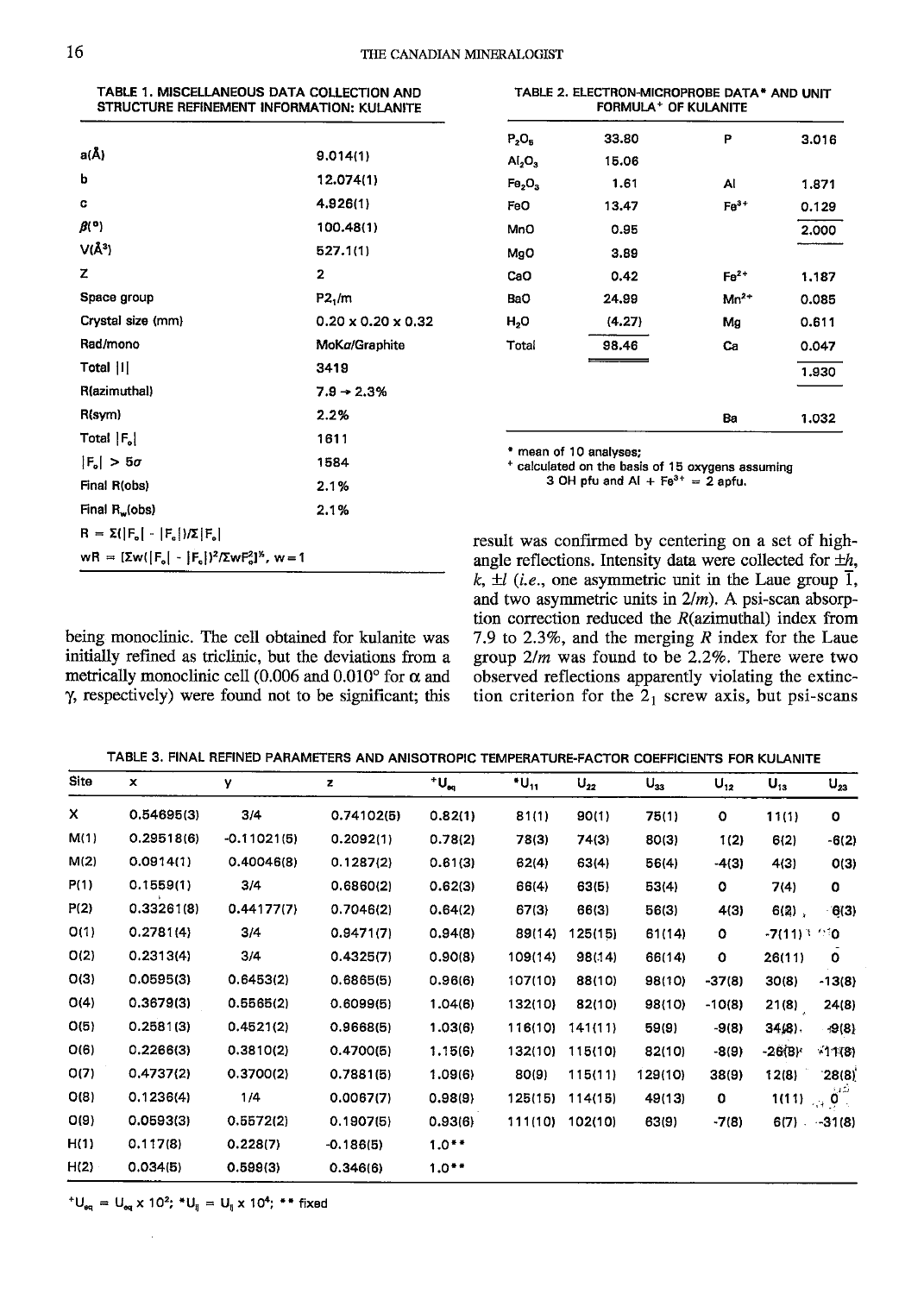showed that these are due to double diffraction. Thus there was no diffraction evidence for triclinic symmetry, and the space group  $P2_1/m$  was adopted, following the work of Moore & Araki (1974).

Subsequent to the crystallographic work, the crystal used in the collection of the intensity data was analyzed by electron microprobe (Cameca SX-50) in the wavelength-dispersion mode. The unit formula was calculated assuming that all  $Fe$  at the  $Z$  site is trivalent, and Fe at the  $Y$  site is divalent (Table 2).

# Crystal-structure refinement

The SHELXTL PC Plus system of programs was used for the computational aspects of this work. Using the structural parameters of Moore  $\&$  Araki (1974) as a starting model, full-matrix least-squares refinement of all parameters converged to an  $R$  index of 4.2% for an isotropic displacement model. A difference-Fourier map was calculated at this stage and revealed the two hydrogen positions. Inclusion of these positions in the refinement, together with conversion to an anisotropic displacement model, resulted in convergence at an R index of 2.1%. We released the constraint that  $H(1)$ lie on the miror plane, and the H(l) atom moved off the mirror plane. Although there was no reduction in  $R$  index, the physical aspects of this model are more persuasive, and this disordered model was adopted. Final positional and equivalent isotropic displacement parameters are given in Table 3, selected interatomic distances and angles are listed in Table 4, and the refined site-scattering values and assigned site-popula-

|  | TABLE 4. SELECTED INTERATOMIC DISTANCES (Å) IN KULANITI |  |  |  |
|--|---------------------------------------------------------|--|--|--|
|--|---------------------------------------------------------|--|--|--|

| M1-O(1)c   | 2.114(2) | $X - O(1)$                | 2.793(4)       |
|------------|----------|---------------------------|----------------|
| M1-O(2)b   | 2.150(2) | X-0(2)                    | 2.972(3)       |
| M1-0(4)d   | 2.068(2) | $X-O(4)$ , f              | 2.846(2)<br>x2 |
| $M1-O(5)e$ | 2.245(2) | X-O(6)i,I                 | 2.919(3)<br>x2 |
| M1-O(7)k   | 2.095(2) | $X-O(7)$ <sub>i</sub> , m | 2.770(2)<br>х2 |
| M1-0(9)d   | 2.206(2) | X-0(7)i.l                 | 2.958(2)<br>x2 |
| $< M1 - O$ | 2.146    | X-0(8)I                   | 3.003(3)       |
|            |          | <x-0></x-0>               | 2.887          |
| M2-0(3)h   | 1.853(3) | P1-0(1)                   | 1.533(3)       |
| M2-O(5)a   | 1.928(3) | P1-0(2)                   | 1.526(4)       |
| M2-0(6)    | 1.903(2) | P1-O(3),f                 | 1.534(2)<br>x2 |
| M2-0(8)    | 1.951(2) | $<$ P1-0>                 | 1.532          |
| M2-O(9)    | 1.947(3) |                           |                |
| M2-0(9)g   | 1.950(2) | P2-O(4)                   | 1,514(3)       |
| $< M2 - 0$ | 1.922    | P2-O(5)                   | 1.566(3)       |
|            |          | P2-O(6)                   | 1.544(2)       |
|            |          | P2-O(7)                   | 1.532(2)       |
|            |          | $<$ P2-O $>$              | 1.539          |
|            |          |                           |                |

8: x,y,z-1; b: x,y-1,z; c: x,y-1,z-1; d: x,y+ ½,z; e: x,y+ ½,z-1; f: x,y+3/2,z;<br>g: x,y+1,z; h: x,y+1,z+1; ii.x+1.y+ ½,z+1; j: x+1.y+ ½,z+2; k: x+1,  $y-2, z+1$ ; l:x + 1, $y+1$ ,  $z+1$ ; m: x + 1, $y+1, z+2$ 

TABLE 5. SITE SCATTERING<sup>\*</sup> AND ASSIGNED SITE POPULATIONS<sup>\*\*</sup>

|      | Site scattering (epfu) |             | Site populations (apfu)                                    |  |  |  |
|------|------------------------|-------------|------------------------------------------------------------|--|--|--|
|      | <b>SREF</b>            | <b>EMPA</b> |                                                            |  |  |  |
| M(1) | 26.8(2)                | 27.7        | 1.871 Al + 0.129 $Fe3+$                                    |  |  |  |
| M(2) | 41.8(4)                | 42.8        | 1.187 Fe <sup>2+</sup> + 0.085 Mn <sup>2+</sup> + 0.611 Mg |  |  |  |

\* in epfu (electrons per formula unit)

\*\* in apfu (atoms per formula unit)

tions are given in Table 5. Observed and calculated structure-factors and anisotropic displacement coeffrcients may be obtained from the Depository of Unpublished Data, CISTI, National Research Council of Canada, Ottawa, Ontario K1A 0S2.

# **DISCUSSION**

This work confirms the isostructural relation between kulanite and bjarebyite, and the structural details of kulanite are all in accord with the structure of bjarebyite reported by Moore & Araki (1974).

# Hydrogen bonding

Moore & Araki (1974) assigned the O(8) and O(9) anions as OH groups, and the H atoms located in the current study are in accord with this model. The observed O-H distances,  $0.82(4)$  Å, are somewhat shorter than the ideal value of  $-1.0$  Å, but this is a common feature of X-ray-determined H positions, as the X-ray density is somewhat polarized along the O-H bond and does not correspond to the position of the nucleus.

In its ideal position, the  $H(1)$  atom lies on a mirror plane and is  $2.69(4)$  Å from the O(6) anion. This value of 2.69 A is actually longer than the true distance because of the apparent shortening of the G-H bond discussed above; allowing for this produces an H(1)-O(6) distance of  $\sim$ 2.5 Å. This is a long distance for a hydrogen bond to the  $O(6)$  anion. In addition, if H(1) were on the mirror plane, it would have two 0(6) neighbors, forming a bifurcated hydrogen-bond to two 0(6) anions, and further weakening the possible  $H(1)...O(6)$  interaction. With  $H(1)$  disordered off the mirror plane, the  $H(1)...O(6)$  distance is 2.49 Å, indicating a stronger  $H(1)...O(6)$  hydrogen-bond than is possible when H(1) occupies an ordered position on the mirror plane.

The  $H(2)$  atom lies 1.90(4) Å from the O(3) anion, and the  $O(9)$ -H $(2)$ ... $O(3)$  angle is 154 $(4)$ °; both: of these values are typical for moderately strong hydrogen-bonds, and the bond-valence sum at the  $O(3)$  anion (Table 6) is in accord with this assignment. A view of the assigned hydrogen-bond scheme is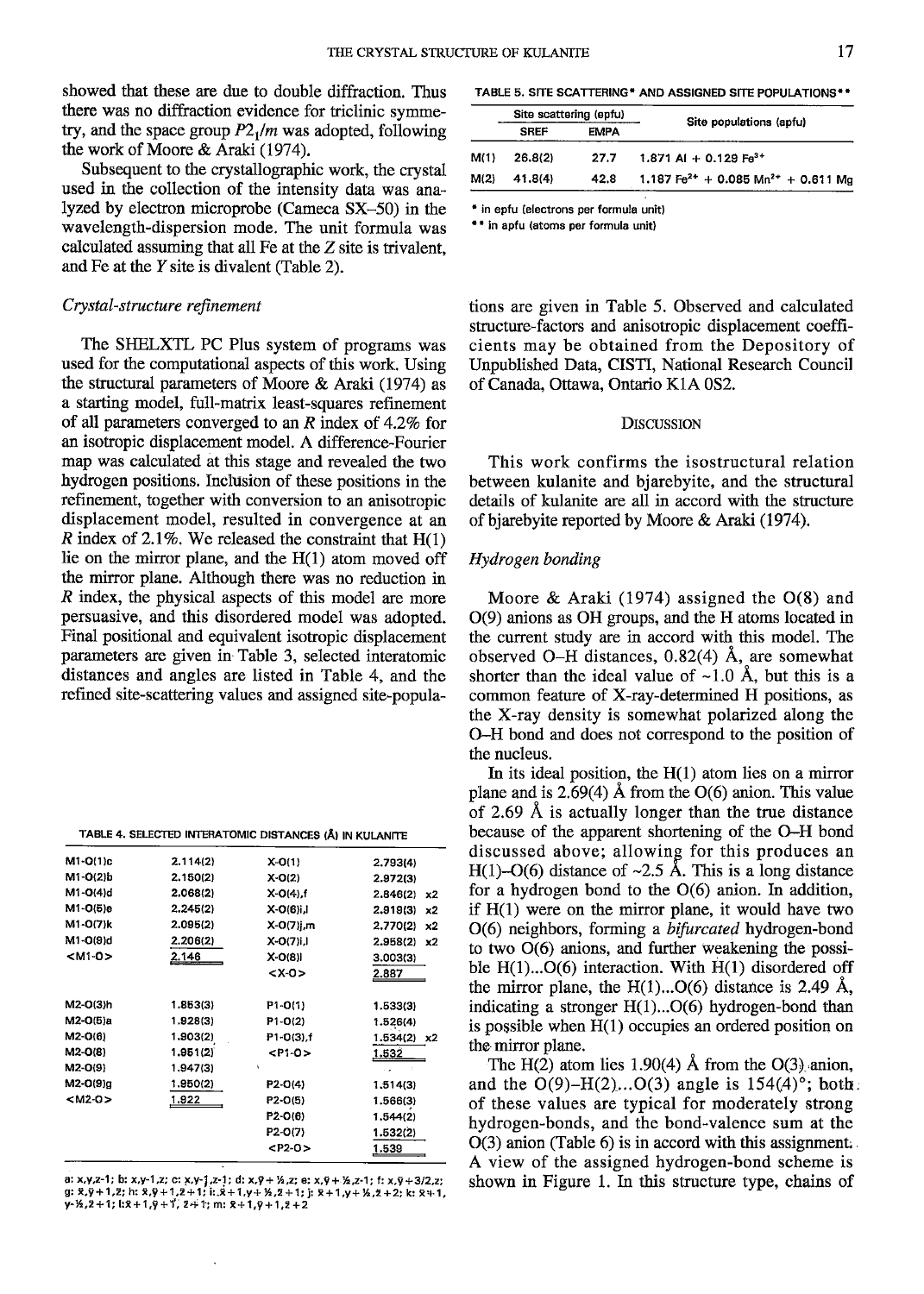TABLE 6. BOND-VALENCE ARRANGEMENTS IN KULANITE AND BJAREBYITE

| <b>KULANITE</b> |                           |              |              |                   |       |              |      |       |
|-----------------|---------------------------|--------------|--------------|-------------------|-------|--------------|------|-------|
|                 | x                         | M(1)         | M(2)         | P(1)              | P(2)  | H(1)         | H(2) | Σ     |
| O(1)            | 0.254                     | $0.352^{2}$  |              | 1.273             |       |              |      | 2.231 |
| O(2)            | 0.165                     | $0.322^{2}$  |              | 1.298             |       |              |      | 2.107 |
| O(3)            |                           |              | 0.584        | $1.270^{24}$      |       |              | 0.20 | 2.054 |
| O(4)            | $0.223^{*2}$              | 0.396        |              |                   | 1.342 |              |      | 1.971 |
| O(5)            |                           | 0.254        | 0.478        |                   | 1.162 |              |      | 1.894 |
| O(6)            | $0.187^{2}$               |              | 0.511        |                   | 1.235 | $*0.05*24$   |      | 1.983 |
| O(7)            | $0.270^{24}$              | 0.370        |              |                   | 1.277 |              |      | 2.087 |
|                 | $0.170^{24}$              |              |              |                   |       |              |      |       |
| O(8)            | 0.153                     |              | $0.450^{2}$  |                   |       | 0.90         |      | 1.953 |
| O(9)            |                           | 0.270        | 0.455        |                   |       |              | 0.80 | 1.977 |
|                 |                           |              | 0.452        |                   |       |              |      |       |
| Σ.              | 2.272                     | 1.964        | 2.930        | 5.111             | 5.016 | 1.00         | 1.00 |       |
|                 |                           |              |              | <b>BJAREBYITE</b> |       |              |      |       |
|                 | $\boldsymbol{\mathsf{x}}$ | M(1)         | M(2)         | P(1)              | P(2)  | H(1)         | H(2) | Σ     |
| O(1)            | 0.294                     | $0.368^{2}$  |              | 1.295             |       |              |      | 2.325 |
| O(2)            | 0.160                     | $0.327^{2}+$ |              | 1.350             |       |              |      | 2.164 |
| O(3)            |                           |              | 0.615        | $1.291^{*2}$      |       |              | 0.20 | 2.106 |
| O(4)            | $0.226^{2}$ +             | 0.384        |              |                   | 1.361 |              |      | 1.971 |
| O(5)            |                           | 0.268        | 0.510        |                   | 1.191 |              |      | 1.969 |
| O(6)            | $0.193^{*2}$              |              | 0.526        |                   | 1.245 | $+0.05^{24}$ |      | 2.014 |
| O(7)            | $0.279^{*2}$              | 0.403        |              |                   | 1.346 |              |      | 2.204 |
|                 | $0.176^{*2}$              |              |              |                   |       |              |      |       |
| O(8)            | 0.158                     |              | $0.452^{x2}$ |                   |       | 0.90         |      | 1.962 |
| O(9)            |                           | 0.294        | 0.454        |                   |       |              | 0.80 | 2.022 |
|                 |                           |              | 0.474        |                   |       |              |      |       |
| Σ               | 2.355                     | 2.044        | 3.031        | 5.027             | 5.143 | 1.00         | 1.00 |       |

\* bond-valences in v.u., calculated with the curves of Brown (1981);

\* H(1) is disordered off the ideal position on the mirror plane, forming one hydrogen bond of  $-0.10$  v.u. instead of two hydrogen bonds of  $-0.05$  v.u. as it would if it occupied the position on the mirror plane.

edge- and corner-sharing octahedra of the form  $[A]_2\phi_0$  ( $\phi$  = unspecified ligand) extend along the Y axis (see Moore & Araki 1974, Fig. 1) and are crosslinked through  $\{ (Fe^{2+}, Mn^{2+}, Mg)\phi_6 \}$  octahedra, Ba $\phi$ polyhedra and (PO<sub>4</sub>) tetrahedra. The hydrogen bonds (Fig. 1) provide further cross-linking of these chains, particularly in the Z direction. This view shows the weak bifurcated hydrogen-bond formed by H(1) and the  $O(6)$  anions, and the stronger hydrogen-bond between  $H(2)$  and  $O(3)$ .

#### Bond-valence arrangement

Table 6 shows the bond-valence arrangements in both kulanite and bjarebyite, calculated with the parameters of Brown (1981); note that the hydrogenbonding scheme proposed above works well, with satisfactory bond-valence sums around both the donor and acceptor anions. There are some fairly large deviations from ideality at the  $X(1)$  cation and at the  $O(1)$  anion. However, these are present in *both* structural arrangements, indicating that these deviations are a character of the structural arrangement, rather than an indication of a problem with the structural data. The reason for the two hydrogen-bonds of different strengths is readily apparent in Table 6: O(3) is coordinated by only two cations (apart from hydrogen) and requires a relatively strong hydrogen-bond, whereas  $O(6)$  is coordinated by three cations and requires only a weak hydrogen-bond to satisfy its requirements.